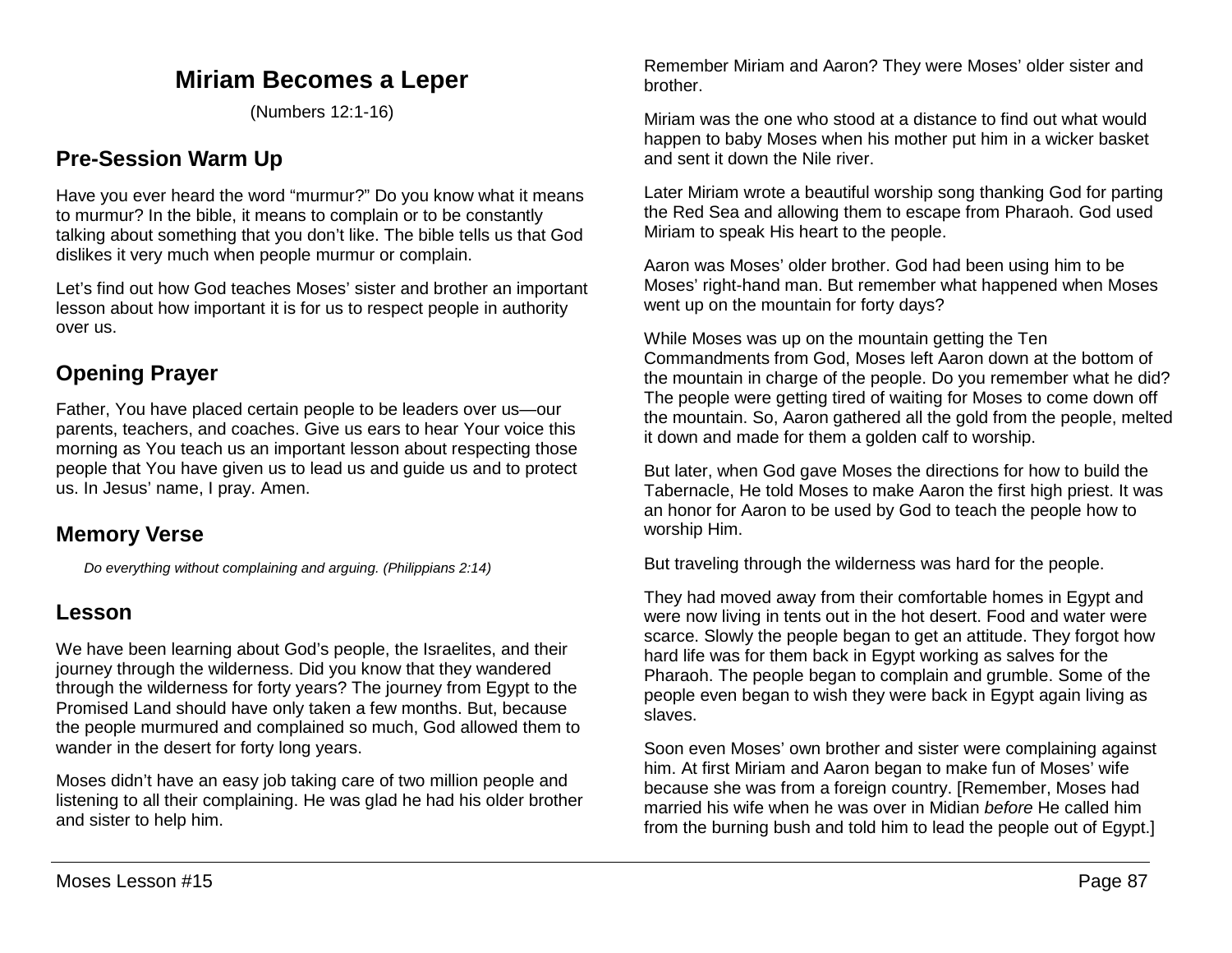#### Numbers 12:1

*While they were at Hazeroth, Miriam and Aaron criticized Moses because he had married a Cushite woman.*

Then Miriam and Aaron started grumbling and finding fault with Moses.

### Numbers 12:2

*They said, "Has the LORD spoken only through Moses? Hasn't he spoken through us, too?" But the LORD heard them.*

Have you ever felt jealous of your little brother or sister? [Teacher, let the children respond.] Miriam and Aaron were older than Moses, they probably thought they could do a better job of leading the people.

It is true that God had used Miriam and Aaron to help Moses, but God had appointed Moses as their leader. But they didn't want to obey him! Instead of following his instructions, they wanted to do their own thing. After all he was only their little brother!

Do you supposed God heard Miriam and Aaron quarrelling with Moses? Does God hear you if you quarrel with your brother or sister? God does hear and it makes Him sad.

Let's see how Moses reacted to Miriam and Aaron.

### Number 12:3

*(Now Moses was very humble—more humble than any other person on earth.)*

Moses kept silent when he was attacked by his brother and sister. He trusted that the Lord would take care of the situation for him.

When someone makes fun of you or calls you a name, you need to just keep silent and let God handle the situation. It's really easy to let yourself fight back, but you have to control your anger. God promises to stick up for us.

All of a sudden God's voice rang out.

#### Numbers 12:4

*So immediately the LORD called to Moses, Aaron, and Miriam and said, "Go out to the Tabernacle, all three of you!" So the three of them went to the Tabernacle.*

The tabernacle was the tent they used as a temporary church while they were crossing the desert on their way to the Promised Land. Miriam and Aaron probably knew that they were in big trouble with God.

### Numbers 12:5

*Then the LORD descended in the pillar of cloud and stood at the entrance of the Tabernacle. "Aaron and Miriam!" he called, and they stepped forward.*

When they reached the tabernacle, God was waiting for them in a cloud. God told Miriam and Aaron to step forward.

Do you think that Miriam and Aaron were sorry they had questioned Moses' authority? They were probably afraid of what God might do next. They had good reason to be afraid because God was not pleased with them.

God scolded Aaron and Miriam; He reminded them that He had chosen Moses to be the leader.

#### Numbers 12:9

*The LORD was very angry with them, and he departed.*

After He had finished speaking, the cloud with God's presence left. As they stood there looking at each other, Moses and Aaron probably gasped in horror.

#### Numbers 12:10

*As the cloud moved from above the Tabernacle, there stood Miriam, her skin as white as snow from leprosy. When Aaron saw what had happened to her,*

Their sister Miriam was covered with leprosy. In Bible times leprosy was a very dreaded disease. It is a skin disease that literally eats away your skin and your nerves. A leper's skin was covered with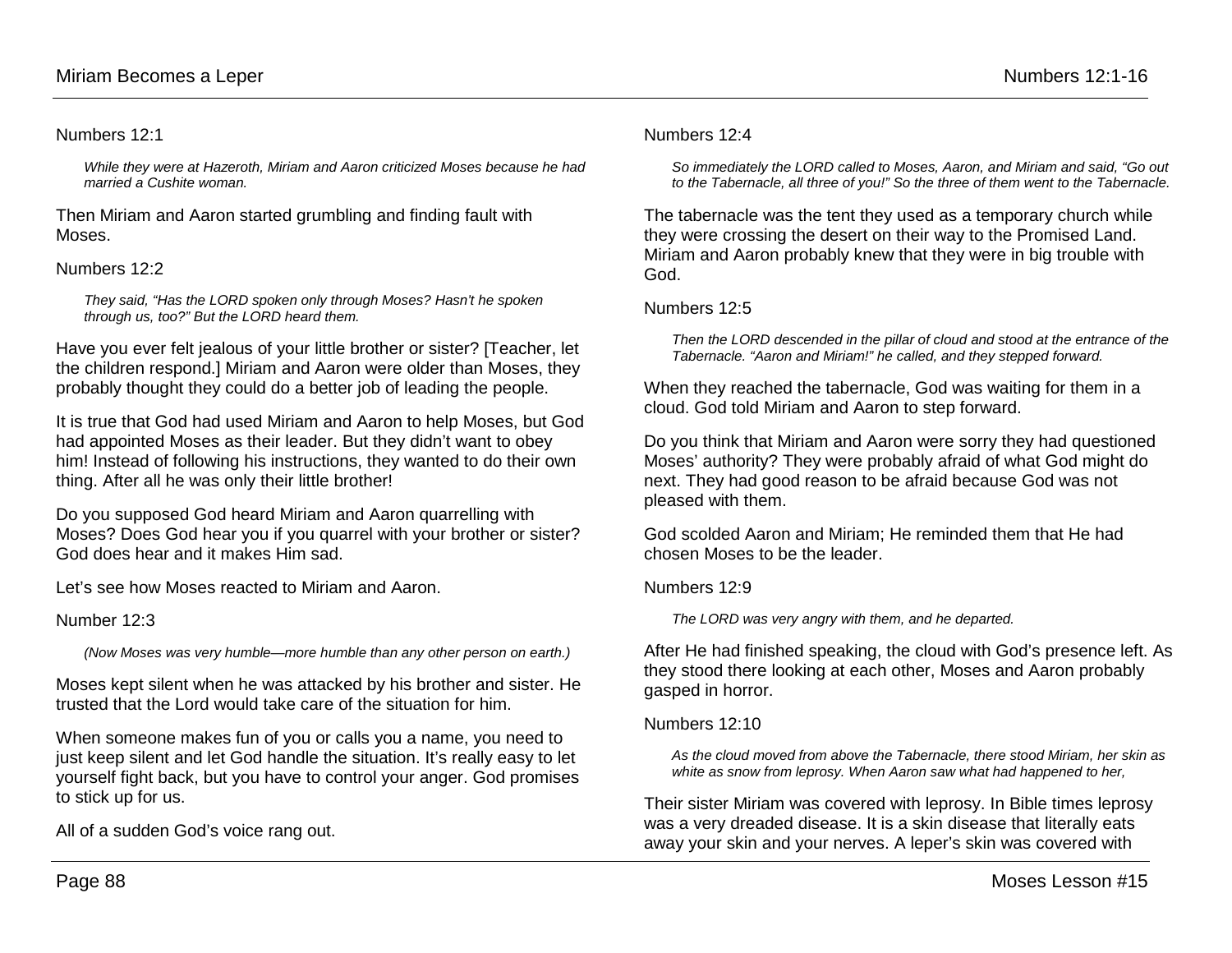sores. This disease was very contagious; there was no cure for it in those days so people who had it were sent away to live outside the camp for the rest of their lives. They called it *the disease of the walking dead*.

Can you imagine the horror the three must have experienced? Even though Miriam and Aaron had rebelled against Moses' spiritual authority, they were brothers and sisters and they still loved each other very much. The moment Miriam became leprous they forgot their jealousy towards Moses and began to cry out and beg God to heal Miriam.

### Numbers 12:11

*he cried out to Moses, "Oh, my master! Please don't punish us for this sin we have so foolishly committed.*

When Aaron saw what had happened to Miriam, he cried out to Moses and asked him to forgive them for speaking against him.

Then, Moses called to God and asked God to heal her.

Numbers 12:13

*So Moses cried out to the LORD, "O God, I beg you, please heal her!"*

When God heard Moses weeping on behalf of his sister, His heart was softened. But He still wanted to teach Miriam a lesson. God wanted her and everyone else to know that it is wrong to disobey the person who is a leader over you. So, God gave Miriam "time out."

Numbers 12:15

So Miriam was kept outside the camp for seven days, and the people waited until *she was brought back before they traveled again.*

A week must have seemed like a long time to Miriam. I'm sure she did a lot of thinking and praying during that week. When she returned to the camp I'm sure she had learned the lesson God wanted her to learn.

God takes sin seriously, especially the sin of speaking against those people that are leaders over you. God expects us to respect authority. He wants us to listen and obey our parents, our teachers, our coaches, our baby sitters, and he even wants us to respect our brothers and sisters, too!

When we sin or do wrong, it separates us from God, just like Miriam had to stay outside the camp for seven days. God doesn't want us to be separated from him forever. That's why He made a way for us to come to Him. He did this by coming to earth and dying on the cross to take the punishment for our sins. He died in our place for all our wrongs.

If we trust in Jesus and ask Him to forgive us of our sins, He will take us to Heaven to live with Him some day.

# **Closing Prayer**

Father, we are sinners and deserve to be forever separated from You. But You came and took the punishment that we deserve so that we could be forgiven. Thank You that You have made a way for us to come to live with You in heaven. We look forward to that day that we can see You and talk with you face-to-face just like Moses did. In Jesus' name, I pray. Amen.

## **Learning Activities**

# **Craft Corner**

## **Game Center**

Use the following review questions in a game of your choice:

1. Who were Miriam and Aaron? (They were Moses' older sister and brother.)